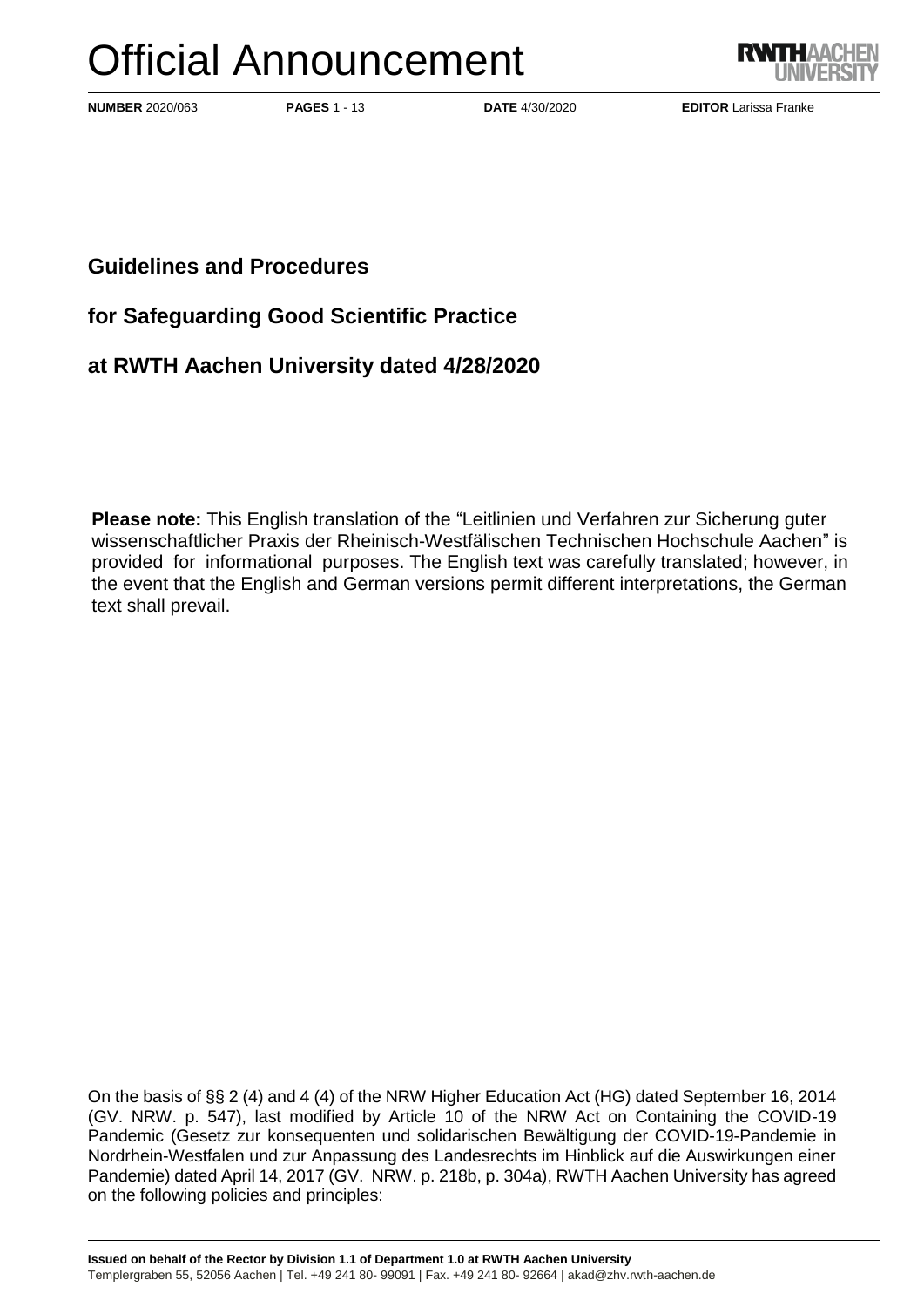# **Table of Contents**

# **Section One: Guidelines for Good Research Practice**

### **1. General Guidelines**

- § 1 Guiding Principles
- § 2 Management Responsibilities
- § 3 Performance Dimensions and Evaluation Criteria

# **2. Guidelines for Research**

- § 4 Quality Assurance, Methods and Standards, Research Design
- § 5 Responsibilities, Roles and Rights of Use
- § 6 Documentation and Archiving
- § 7 Authorship and Publication
- § 8 Review Process and Consultations

#### **3. Scientific Misconduct**

- § 9 Definition
- § 10 What Constitutes Scientific Misconduct

# **Section Two: Procedure in the Event of Suspected Scientific Misconduct**

- § 11 Investigations Into Scientific Misconduct
- § 12 Ombudspersons
- § 13 Investigation Panel
- § 14 General Rules of Procedure
- § 15 Preliminary Investigation
- § 16 Formal Investigation
- § 17 Decision of the Rectorate
- § 18 Conclusion of the Procedure

# **Section Three: Measures to be Taken in the Event of Research Misconduct**

- § 19 Preliminary Remark
- § 20 Academic Measures
- § 21 Retraction of Scientific Publications
- § 22 Measures Under Civil Law
- § 23 Measures Under Criminal Law
- § 24 Measures under Labor and Civil Service Law
- § 25 Coming Into Force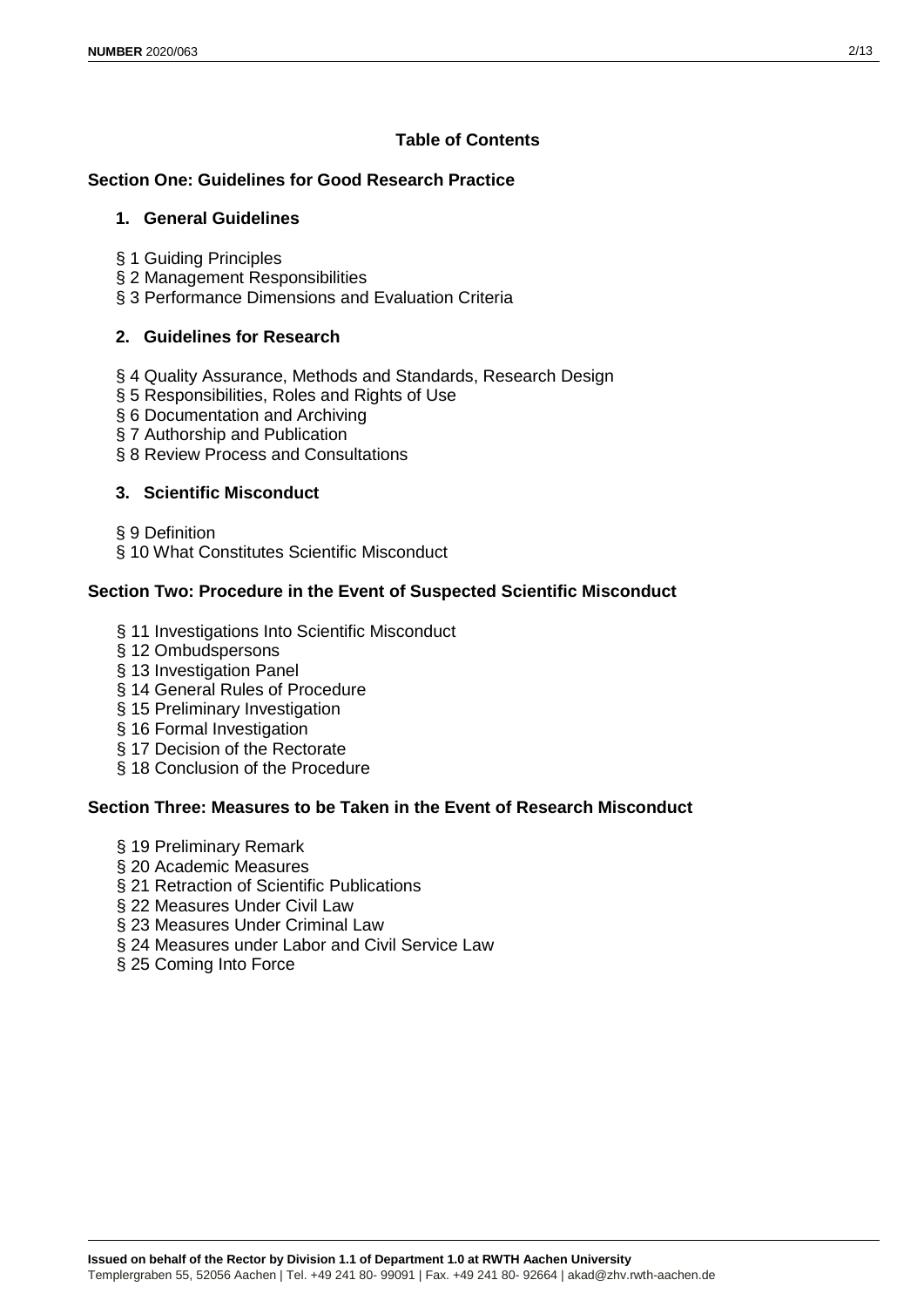#### **Preamble**

With these guidelines for safeguarding good research practice, RWTH fulfils its legal obligation pursuant to § 4 (4) HEA, according to which all those involved in the Universiy's research activities as well as all students are required to observe the highest standards of scientific integrity. These guidelines form the basis for good practice in research and define appropriate framework conditions. The entire University, as a place of research, teaching and promotion of early career researchers, has an institutional responsibility to safeguard good practice in research. In addition to determining measures for the identification and sanctioning of misconduct in research, these guidelines aim to propose and promote appropriate measures to prevent scientific misconduct from occurring in the first place. The rules and principles outlined below implement, in a legally binding form, the Guidelines for Ensuring Good Research Practice of the German Research Foundation (DFG), which came into force on August 1, 2019, and are therefore closely aligned with these Guidelines.

# **Section One: Principles of Good Scientific Practice**

# **I. General Guidelines**

# **§ 1 Guiding Principles**

- (1) Researchers at RWTH Aachen University have the obligation
	- to work "lege artis,"
	- to document their research results and consistently to doubt their own findings,
	- to be strictly honest with regard to their own contributions and those of third parties
	- to avoid and prevent research misconduct, and
	- to adhere to the principles laid out in the present guidelines.

This obligation also applies to all members and affiliated institutions of RWTH Aachen University that are engaged in research activities.

- (2) Every researcher at RWTH Aachen University is responsible for ensuring that their own conduct complies with the standards of good research practice. This includes implementing and standing up for the fundamental values of academic integrity in all their activities.
- (3) All scientists and scholars at all career levels are called upon to impart the fundamentals of good research practice at the earliest possible stage in academic teaching and learning. They support each other in this endeavor in a joint learning process.

#### **§ 2 Management Responsibilities**

(1) The Rectorate of RWTH Aachen University, in cooperation with the Senate, is responsible for creating and maintaining good framework conditions for scientific activity. Thus, the Rectorate is responsible for providing and maintaining appropriate organizational structures, in which, depending on the size of the individual scientific units, the tasks of general management, supervision, quality assurance, and conflict resolution have been clearly assigned and appropriately communicated. Furthermore, the Rectorate is responsible that the rules of good research practice are clearly communicated and adhered to, and that all researchers are provided with appropriate career support. This includes formulating (in writing) and putting in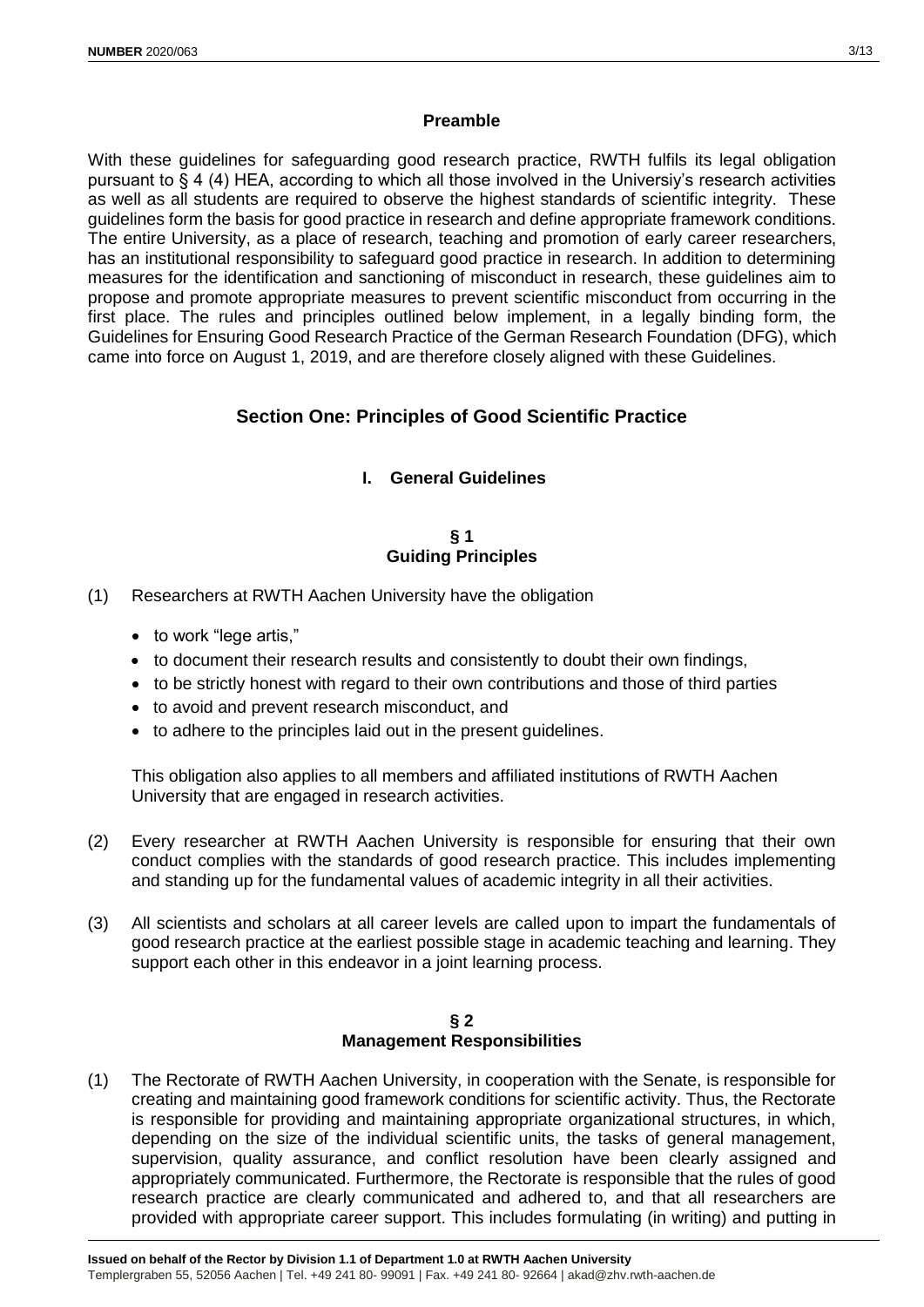place procedures and principles that govern staff selection and staff development processes, the promotion of early career researchers, and the implementation of equal opportunities policies. Aside from focusing of individual competencies, staff selection and development shall take gender equity and diversity aspects into account. Suitable supervision structures and concepts for early career researchers must be in place. These also include appropriate career advising and continuing education opportunities.

(2) The head(s) of an academic institution at RWTH Aachen University is/are responsible for all activities of the institution. All activities must be organized in such a way that the institution is in a position to fulfill its responsibilities, based on the effective collaboration and coordination of all members of staff. All staff members must be fully aware of their roles, rights and obligations. In particular, it is the task of the management team to ensure appropriate supervision of early career researchers. Concepts for the supervision of young scientists as well as career support measures for all those involved in research are to be included in the overall strategy of the university institution. Abuse of power and the exploitation of relationships of dependency must be prevented by appropriate organizational measures, both at the management level as well as all other organizational levels of the institution.

#### **§ 3 Performance Dimensions and Evaluation Criteria**

Research performance assessment requires a multidimensional approach. Performance assessments are primarily qualitative in nature and need to take discipline-specific criteria into account. In addition to academic performance, other aspects and activities should be taken into consideration, such as particular dedication to teaching, administrative or public relations activities, knowledge and technology transfer activities, or research-related attitudes such as openness towards new methods and findings as well as a willingness to take risks. More generally, activities that contribute to the greater good of society may also be positively taken into account. Family or health-related periods of absence and any extension of the researcher's periods of academic training or qualification resulting from this should be appropriately taken into account. This also applies to alternative career paths or comparable circumstances.

# **II. Guidelines for Research**

#### **§ 4**

# **Quality Assurance, Methods and Standards, Research Design**

- (1) Researchers shall carry out every step in the research process "lege artis." High quality is to be assured in particular with regard to discipline-specific standards and methods; processes such as the calibration of equipment; the collection, processing and analysis of research data; the selection and use of research software, its development and programming; and the keeping of lab journals. They shall apply scientifically sound and transparent methods and place particular importance on quality assurance and the establishment of standards when developing and applying new methods.
- (2) In order to ensure that research results or findings can be reviewed and confirmed by other researchers, the origin of data, organisms, materials, and software used in the research process must be identified and their possible re-uses documented. The type and scope of research data generated in the research process is to be described.
- (3) When planning and implementing a research project, researchers shall fully take into account and acknowledge the current state of research. The identification of relevant and appropriate research questions requires careful research into prior research achievements that have been made publicly available.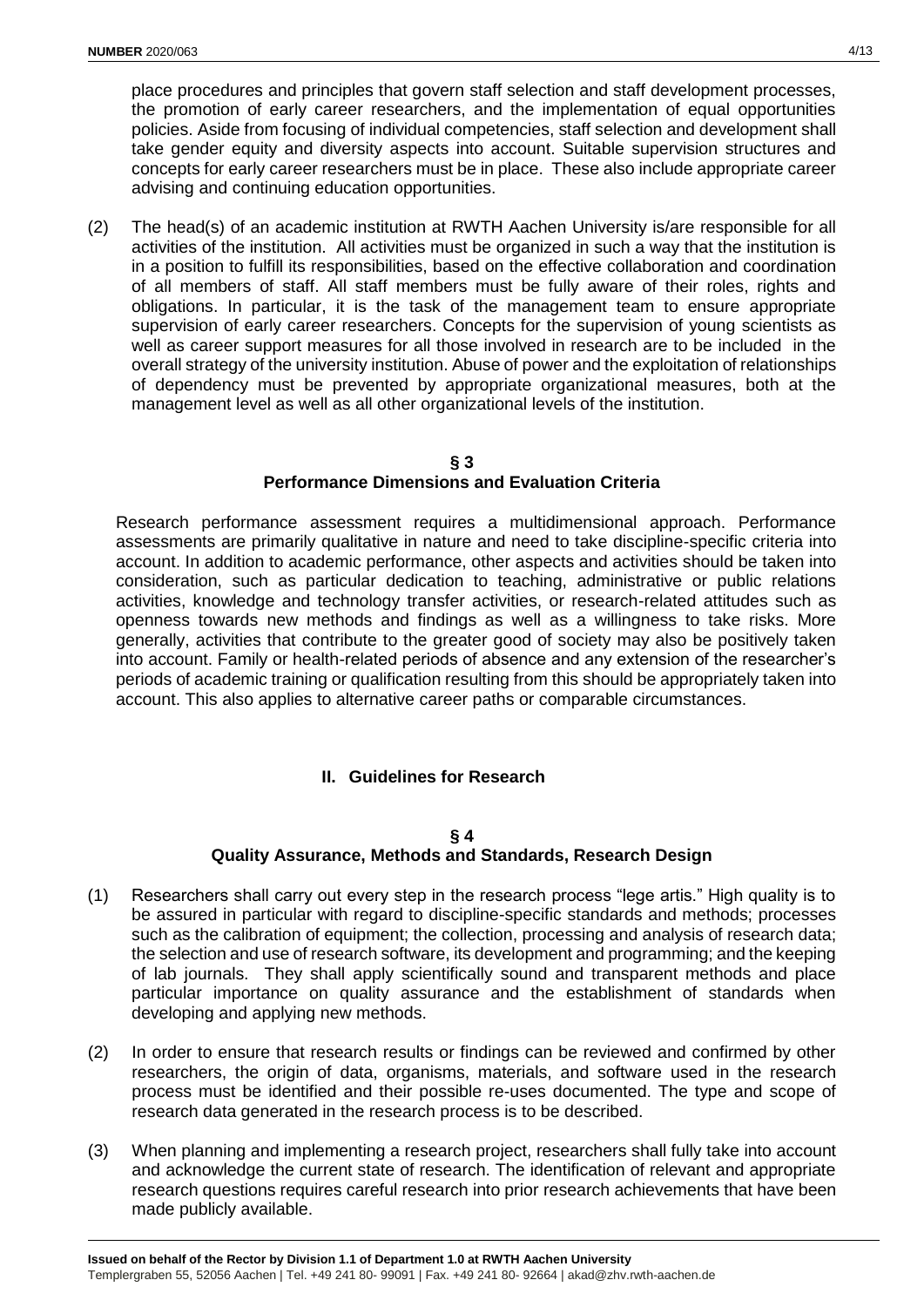- (1) The roles and responsibilities of all researchers as well as those of other personnel involved in scientific activities – must be clearly defined at all stages of a research project.
- (2) Researchers shall take into account all relevant rights and obligations, in particular those arising from legal requirements, but also from contracts with third parties, and shall, where necessary, obtain and be able to present authorizations and ethical assessments. Among other responsibilities, they are obligated to use their knowledge, experience and skills to identify, estimate and evaluate possible risks.
- (3) Researchers shall, if possible and reasonable, conclude formal agreements on the rights of use of generated data at the earliest possible stage in the research project, especially if several institutions are involved. In particular, the scientist responsible for collecting the data is entitled to use them for their purposes. When conducting a research project, those authorized to use the data shall decide whether any third parties should be given access to the data (taking into account the data protection regulations currently in place).

#### **§ 6 Documentation and Archiving**

- (1) Researchers are asked to document any information used to generate their research results in accordance with the standards of their discipline, so that their results can be verified and assessed accordingly. If documentation in accordance with these requirements is not possible, the reasons for this, such as possible restrictions or limitations, shall be clearly laid out. Research results and their documentation are to be protected as well as possible against manipulation.
- (2) When developing research software, the source code is to be documented.
- (3) In accordance with the standards of their discipline, researchers are responsible for securing the data underlying the results of their published research as well as the key materials on which they are based and, if applicable, the software that has been used in their generation. These data are to be kept at the originating institution, as a rule for a period of ten years. The retention period begins with the date of publication.

#### **§ 7 Authorship and Publication**

- (1) Each individual who has made a genuine, identifiable contribution to a scientific publication published in the form of a text document (such as a journal article), a data set, or a software program, is an author of the publication. All authors shall agree on the final version of the work to be published. Unless explicitly stated otherwise, they are jointly responsible for the publication. It is not permitted to include honorary authors who have not genuinely contributed to the publication. Authors seek to ensure that, as far as possible, their research publications are identified by publishers or infrastructure providers such that they can be correctly cited by users.
- (2) Taking the standards of their discipline into account, the researchers themselves decide whether, how and where they make their results publicly available. Authors choose a suitable medium of publication, taking into account its quality and visibility in the respective field of discourse.
- (3) Whenever scientific findings are made publicly available (in the narrow sense, in the form of publications; in a broader sense, via other media of communication), the applied mechanisms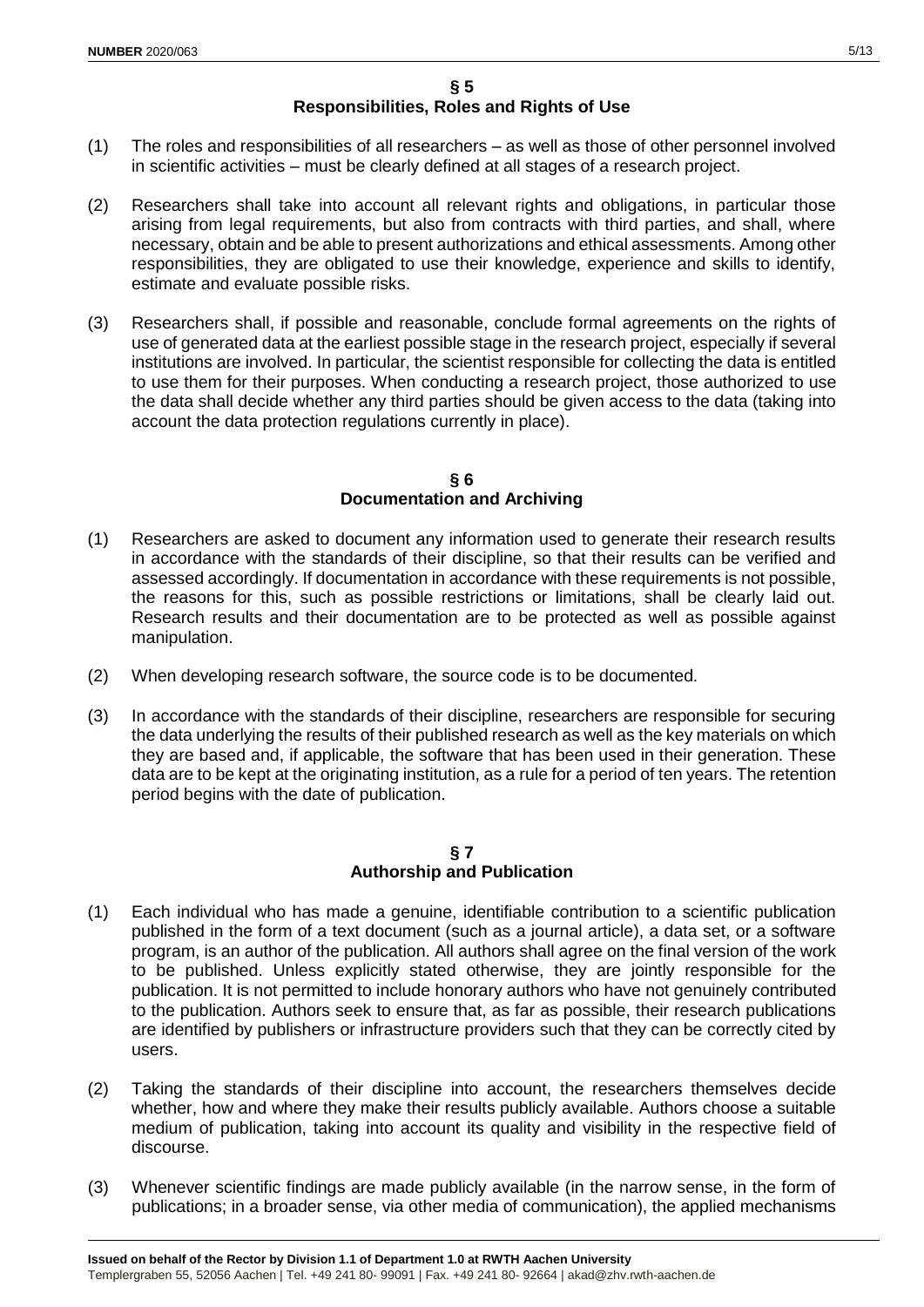of quality assurance are always to be described. Researchers are required to reference all prior work – their own and that of others – which their contribution draws on. If shortcomings or errors are identified in the publication, these will be transparently amended and marked as such. If necessary, the publication will be retracted.

#### **§ 8 Review Process and Consultations**

Scientists and scholars who review submitted manuscripts, grant applications, or the eligibility of individuals for certain positions or responsibilities are obliged to maintain strict confidentiality. They are obligated to declare any facts which may result in conflicts of interest or personal bias. This also applies to members of scientific advisory and decision-making bodies.

# **III. Scientific Misconduct**

#### **§ 9 Definition**

Scientific misconduct includes the deliberate or grossly negligent statement of falsehoods in a scientific or scientifically relevant context, the appropriation of the research achievements of others, or impeding another individual's research work.

#### **§ 10 What Constitutes Scientific Misconduct**

- (1) Scientific misconduct within the meaning of § 9 includes:
	- 1. The provision of false information
	- by fabricating data and/or research results,
	- by falsifying data and/or research results, in particular by suppressing and/or eliminating data and/or results obtained in the research process without making this explicit,
	- by manipulating a representation or illustration,
	- by providing incorrect research-related information in a proposal for funding (including incorrect information on the medium of publication or on publications currently in print)
	- by claiming the (co-)authorship of the publication of another researcher without their consent.
	- 2. Unauthorized appropriation of other individuals' scientific achievements by
	- the adoption of third party content without the required indication of sources ("plagiarism"),
	- the exploitation of research approaches and ideas ("theft of ideas"),
	- the unauthorized disclosure of data, theories and findings to third parties,
	- the presumption or unfounded assumption of authorship or co-authorship, especially if no genuine, identifiable contribution to the scientific content of the publication has been made
	- the falsification of content,
	- unauthorized publication and unauthorized provision of scientific content to third parties, as long as the work, knowledge, hypothesis, teaching or research approach has not yet been officially published.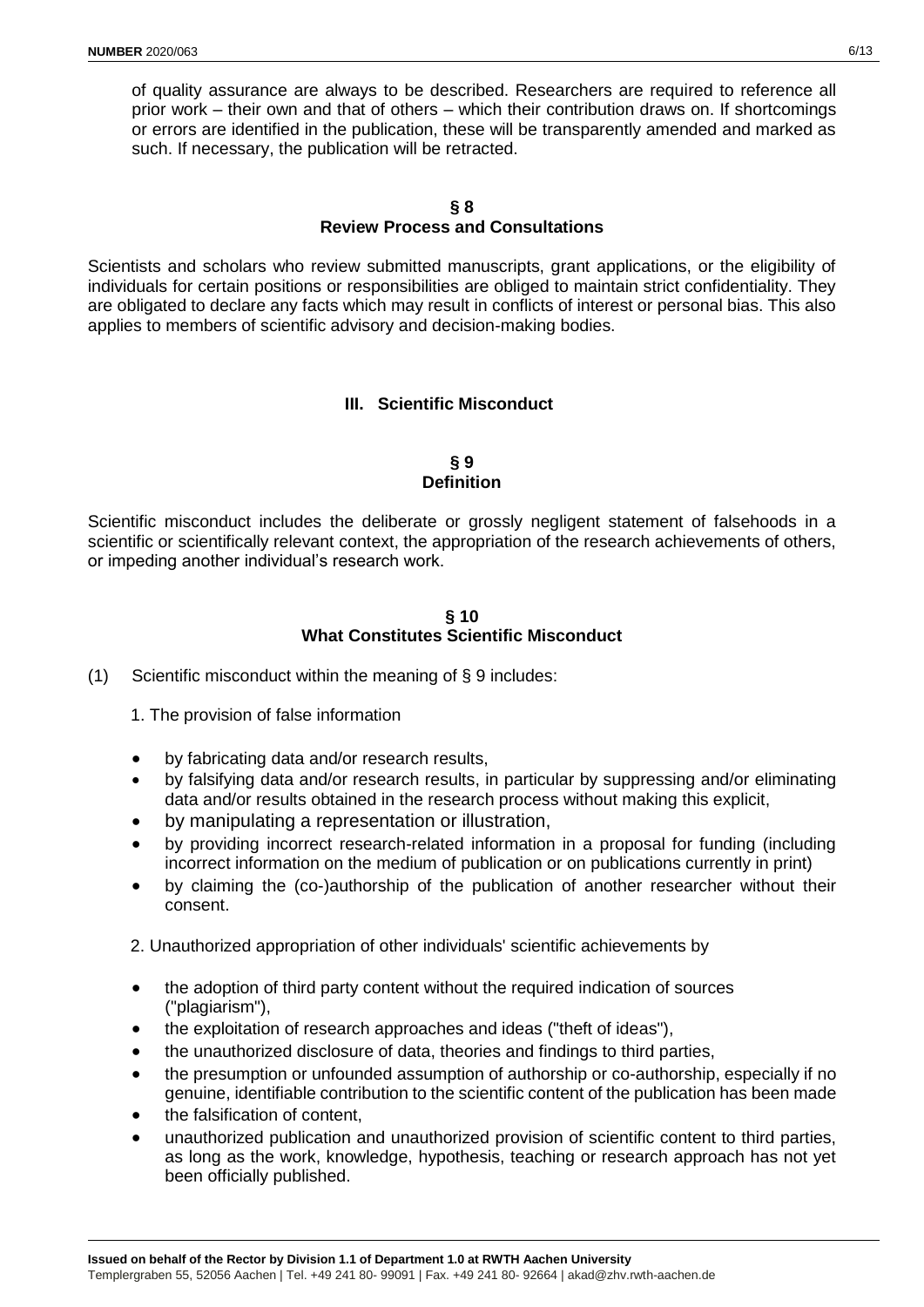- 3. The obstruction of the research activities of others, in particular
- refusal to give the required consent to publication of research results without sufficient reason,
- sabotage of research activities (including damaging, destroying or tampering with experimental setups, equipment, documents, hardware, software, chemicals or other items needed by others for research purposes)
- falsification or unauthorized deletion of research data or research documents,
- falsification or unauthorized deletion of documentation of research data.
- (2) In case of intent or gross negligence, the following actions are also considered scientific misconduct:
	- co-authorship of a publication that contains false information or appropriates, without authorization, scientific achievements of others,
	- neglect of supervisory duties, if an individual has committed scientific misconduct, which could have been prevented or made considerably more difficult by the provision of proper supervision,
	- intentional contribution to the intentional misconduct of others (in the sense of instigation, or aiding and abetting).

# **Section Two: Procedure in the Event of Suspected Scientific Misconduct**

#### **§ 11 Investigations Into Scientific Misconduct**

- (1) RWTH will investigate any suspicion of scientific misconduct at the University. To this end, the Rectorate shall institute, following a proposal by the University groups in the Senate, a Standing Investigation Panel to officially clarify the matter. If the Panel finds that scientific misconduct has occurred, the Rector's Office will take measures within its authority that are appropriate to the situation at hand.
- (2) The investigation conducted by the Panel does not replace any other legal or statutory proceedings (such as academic procedures, legal proceedings relating to employment or civil service, or civil or criminal proceedings). Such proceedings may be initiated by the relevant bodies and authorities.

#### **§ 12 Ombudspersons**

In consultation with the Elders Advisory Council, the Rectorate shall appoint four university researchers as ombudspersons, who serve as contact persons for questions concerning good research practice and in case of suspicions or allegations of scientific misconduct. The group of ombudspersons shall include at least one woman member and one university professor. The ombudspersons are appointed for a period of three years; one-time reappointment is possible.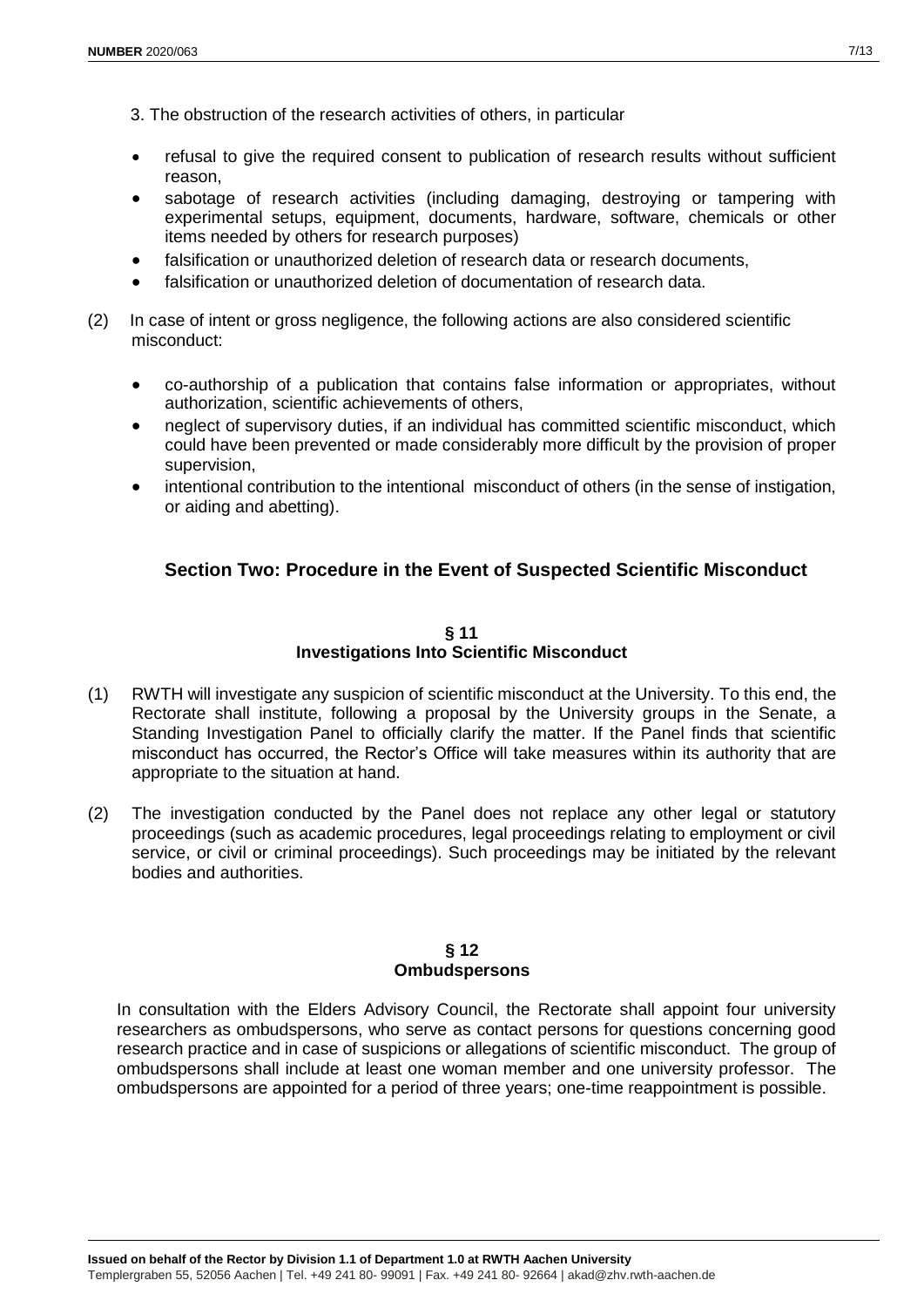#### **§ 13 Investigation Panel**

In order to investigate and resolve any possible cases of academic misconduct, the Rector's Office appoints an Investigation Panel. The Panel is appointed for a period of two years. It consists of three members from the group of university professors and one member each of the groups of academic staff, technical and administrative staff, and students. The Panel shall be chaired by a member from the group of university professors. The Investigation Panel has the right to involve further individuals who serve in an advisory function. The Panel will be chaired by a member from the group of university professors. For each member at least one designated substitute is to be appointed, in case there is any concern about conflicts of interest or personal bias or in case the ombudsperson is unable to carry their duties. The Investigation Panel has the right to involve further individuals who serve in an advisory function.

#### **§ 14 General Rules of Procedure**

- (1) Meetings of the Investigation Panel are not open to the public.
- (2) Resolutions of the Investigation Panel are passed by a majority of the voting members; otherwise, the rules of procedure for RWTH Aachen University bodies and committees shall apply.
- (3) The Investigation Panel is entitled to take any steps necessary to clarify the facts of the case at any stage of the procedure. To this end, it may obtain all necessary information and opinions and, if necessary, consult experts from the scientific field in question.
- (4) Until proof of scientific misconduct has been established, information about the parties involved in the procedure and any findings of the Panel shall be treated confidentially.
- (5) The name of the complainant the person making an allegation of research misconduct shall not, in principle, be revealed to the respondent – the person against whom an allegation is being made – at any stage of the procedure without their consent. Their identity will only be disclosed in individual cases, e.g. if there is a legal obligation to do so or if the respondent is otherwise unable to defend themselves properly because the identity of the complainant is, in this particular case, decisive. The complainant will be informed prior to their name being disclosed and can then decide whether to withdraw the complaint.
- (6) The Investigation Panel shall take its decisions based on the facts and evidence established at each stage of the procedure and in light of its free judgement.

#### **§ 15 Preliminary Investigation**

- (1) As soon as any specific suspicions of scientific misconduct are raised at RWTH Aachen University, the Investigation Panel is commissioned to conduct a preliminary investigation. An anonymous complaint can only be reviewed in a procedure if the complainant presents concrete facts and evidence of research misconduct.
- (2) In the case of sufficiently concrete suspicions of scientific misconduct, which are typically reported in writing, the Commission of Inquiry gives the individual(s) affected the opportunity to submit a written statement on the allegation, providing them with comprehensive information on the the incriminating facts and evidence. The deadline for submitting this written statement is usually three weeks upon notification. This deadline may be extended depending on the circumstances of the individual case.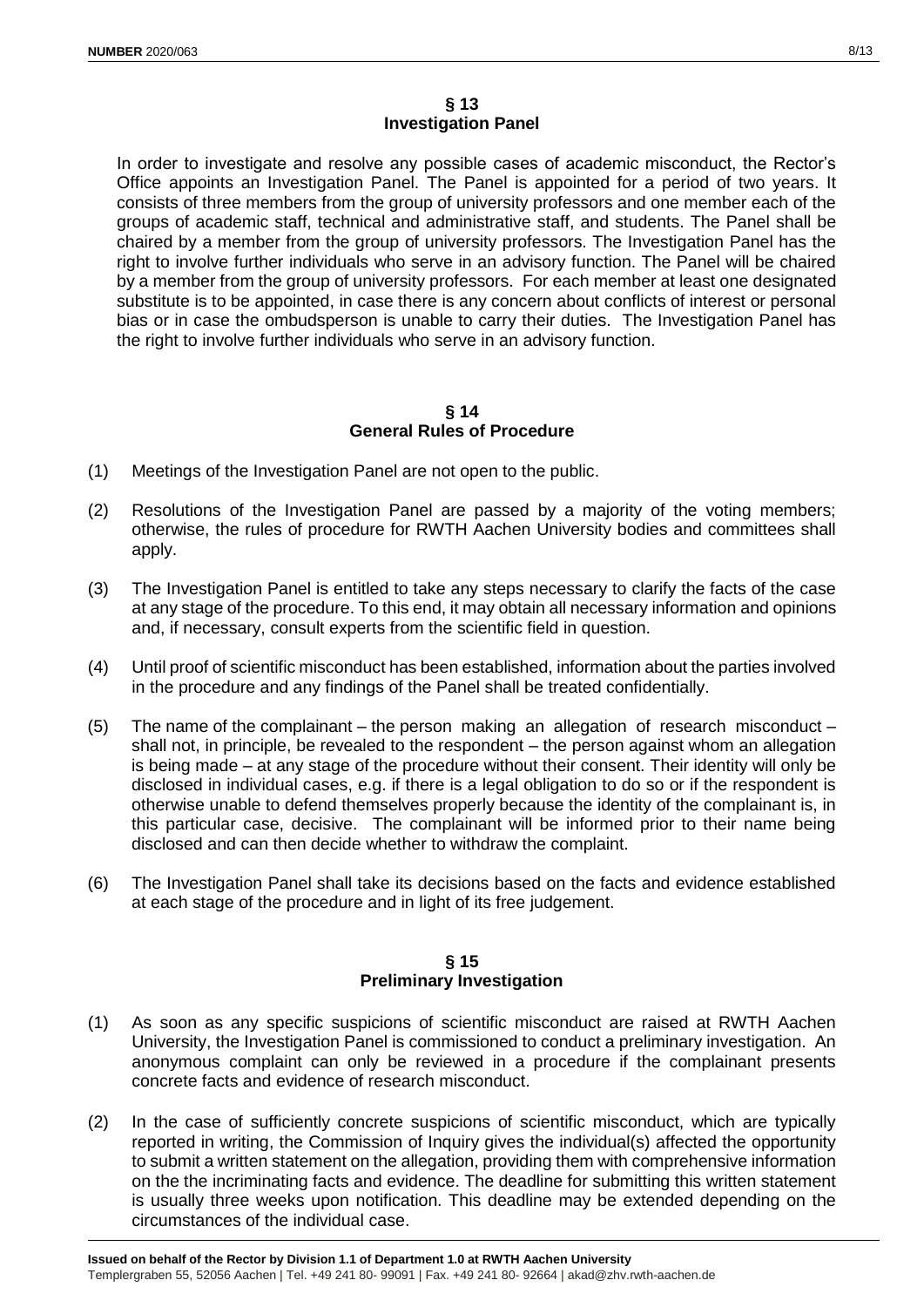- (3) After reviewing the statement or once the deadline has expired, the Commission prepares a decision in a timely manner whether the preliminary investigation is to be terminated, either due to insufficient grounds of suspicion of scientific misconduct or due to insignificance, informing both parties involved on the reasons for this decision. Before taking a decision, the Commission may ask the Rectorate to provide a statement on the case at hand.
- (4) If there are no reasonable grounds for suspicion of scientific misconduct, the procedure will be terminated. Termination on the grounds of insignificance may be considered if a less severe form of scientific misconduct has been established and the respondent has significantly contributed to clarifying the matter. If the respondent has already taken measures to redress the damage that has occurred, this is considered to be a contribution to clarification. Termination on the grounds of insignificance requires the Rectorate's approval.
- (5) The complainant is the first person to be notified of the decision to terminate the procedure. If the complainant does not agree to the termination of the investigation, they have the right to re-contest the case with the Rectorate within two weeks. This, however, is only possible if new facts can be presented. Subsequently, the Commission reviews the decision to terminate the investigation.
- (6) The result of the preliminary investigation procedure shall then be communicated to the parties involved.
- (7) If the Panel decides not to terminate the procedure, the preliminary investigation will be followed by the formal investigation procedure.

**§ 16 Formal Investigation**

- (1) The Commission chair notifies the Rectorate of the opening of a formal investigation.
- (2) In a formal investigation is initiated, the complainant shall be informed that this decision is to be treated in strict confidence.
- (3) At this stage, the respondent must again be given the opportunity to provide a statement. Additionally, they may request a hearing before the Investigation Panel. For this purpose, they may call upon a person of trust for support during the hearing.
- (4) The Panel examines the evidence to determine whether scientific misconduct has occurred and which measures may be taken within the meaning of §§ 19 to 24.
- (5) If the majority of the Panel finds scientific misconduct to be proven and recommends action to be taken, it shall submit the results of the investigation to the Rectorate, including a proposal for decision.

#### **§ 17 Decision of the Rectorate**

Based on the report and recommendation of the Investigation Panel, the Rectorate decides on whether the investigation is to be closed or whether there is sufficient evidence for research misconduct. In the case of the latter, the Rector's Office shall decide on what action to take. Depending on the nature and seriousness of the misconduct established, the Rectorate shall decide on one of the measures outlined in §§ 19 to 24.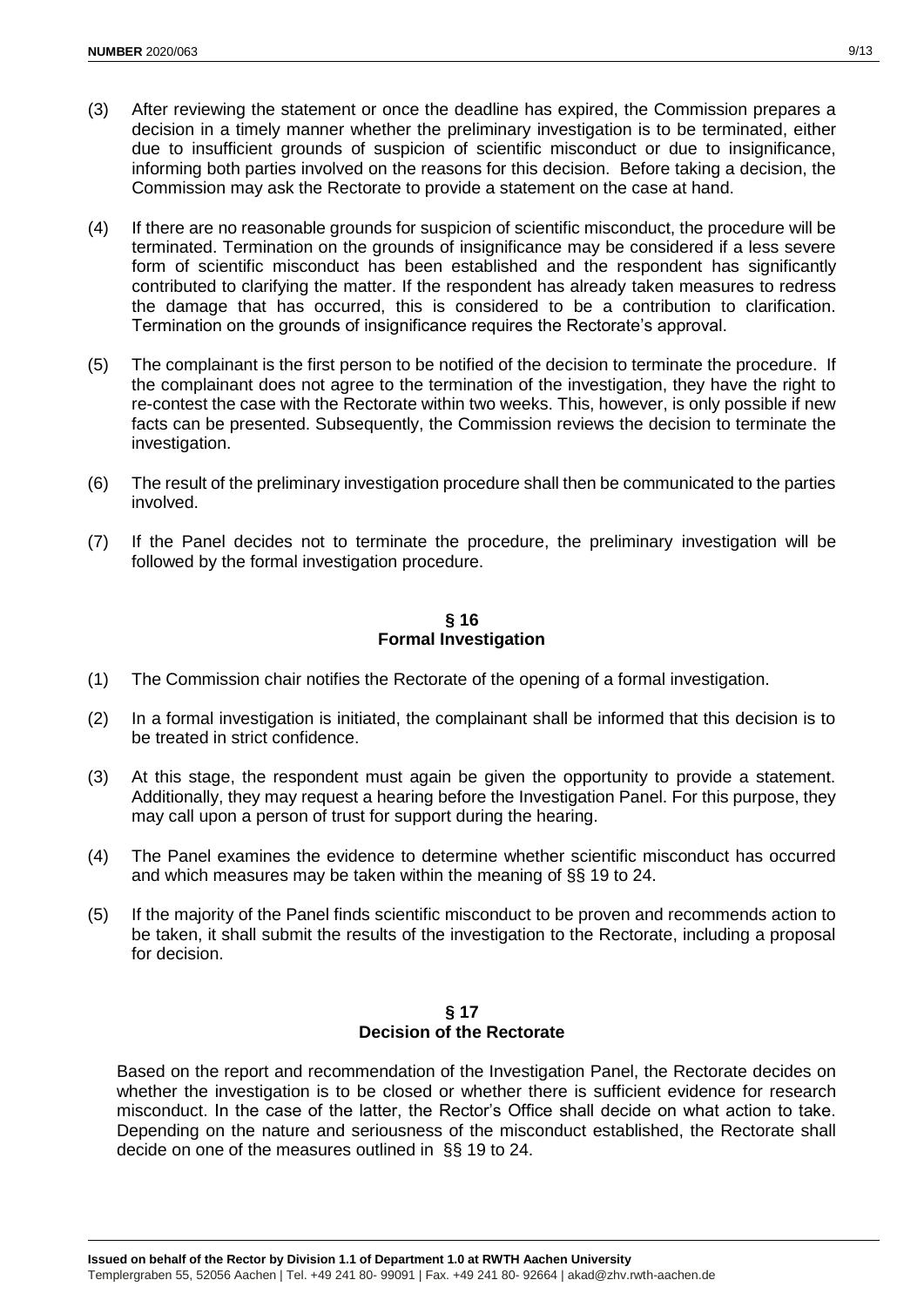#### **§ 18 Conclusion of the Procedure**

- (1) The principal reasons resulting in the termination of the procedure or the decision of the Rectorate shall be communicated to both the respondent and the complainant.
- (2) Once the investigation has been completed, the result shall be communicated to all individuals who are (or were) involved in the case and, where appropriate, to third parties with a legitimate interest in the decision.
- (3) Upon request, the respondent and the complainant may be granted access to all records after the end of the procedure. The request is to be made no later than one month after notification of the outcome of the procedure, in accordance with Section 1, to the chair of the Investigation Panel, who shall determine where and when the inspection of the records is to take place. In each individual case, deliberations must be made on how the justified interest in viewing the files can be met without at the same time infringing the special protection afforded the complainant pursuant to § 14 (5). In particular, the complainant as well as other parties involved in the proceedings, such as expert witnesses, must be informed in advance that the records are made available for inspection, and, as a rule, their consent must be obtained.

# **Section Three: Measures to be Taken in the Event of Research Misconduct**

# **§ 19 Preliminary Remark**

The following catalogue of possible penalties or other consequences for research misconduct has been created for initial guidance only and is far from complete. Importantly, there are no clear-cut rules for measures to take, since each case is likely to be different. For each case, the seriousness of the misconduct as well as the entire surrounding circumstances are to be taken into account when considering consequences.

# **§ 20 Academic Measures**

In particular, the following consequences may be considered:

- Withdrawal of the right to supervise doctoral candidates
- Withdrawal of the doctoral degree
- Withdrawal of the permission to teach

#### **§ 21 Retraction of Scientific Publications**

In case of scientific publications that are compromised due to scientific misconduct, authors and participating editors are obliged to correct or retract them, respectively, depending on whether they have already been published or are set for publication.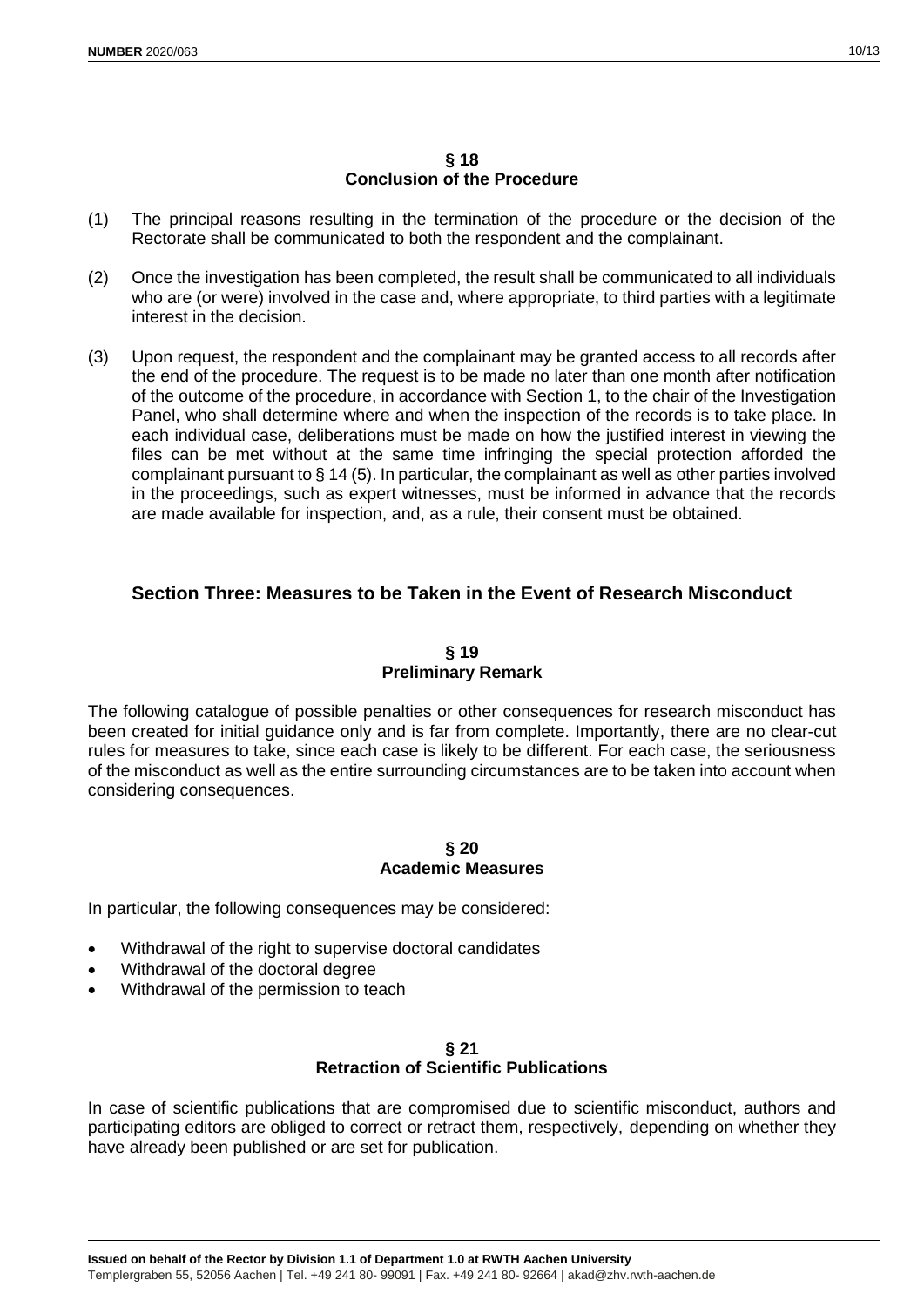The following civil law measures may be considered:

- Ban on entering the University premises
- Legal rights to recover possession vis-à-vis the respondent, for example, with regard to misappropriated scientific work or material, etc.
- Claims for removal and for injunctive relief arising from copyright law, personal rights, patent law, and competition law
- Claims to repayment of funds, e.g. fellowship stipends, external funding, or similar
- Claims for compensation for personal injury, damage to property, or similar

#### **§ 23 Measures Under Criminal Law**

Criminal law consequences are always an option if there is a suspicion that a case of scientific misconduct may constitute an offence under the German Criminal Code (StGB) or other criminal norms. Any involvement of the investigating authorities shall, in principle, be coordinated with the Rectorate.

Possible statutory offences include:

- § 202a StGB (German Criminal Code): Data espionage
- § 204 StGB: Exploitation of another's secrets
- § 222 StGB: Negligent homicide
- §§ 223, 230 StGB: Intentional or negligent bodily harm
- § 242 StGB: Theft
- § 246 StGB: Misappropriation
- § 263 StGB: Fraud
- § 264 StGB: Subsidy fraud
- § 266 StGB: Embezzlement
- § 267 StGB: Forgery of documents
- § 268 StGB: Forgery of technical records
- § 303 StGB: Damage to property
- § 303a StGB (German Criminal Code): Data manipulation
- § 106 UrhG (Act on Copyright) Unlawful exploitation of copyrighted works

#### **§ 24**

#### **Measures under Labor and Civil Service Law**

If the respondent is employed at RWTH, measures under employment or civil service law, such as issuance of a warning notice, termination of employment, termination of contract, dismissal from civil service, and disciplinary action may also be taken.

# **§ 25**

# **Coming Into Force**

The guidelines come into force on the day following their publication as an Official Guideline of RWTH Aachen University. At the same time, the Principles for Safeguarding Good Scientific Practice at RWTH Aachen University, dated March 28, 2000, in the third amended version providing changes to the Principles for Safeguarding Good Scientific Practice, dated July 19, 2019 (Official Notice 2019/106), will cease to apply.